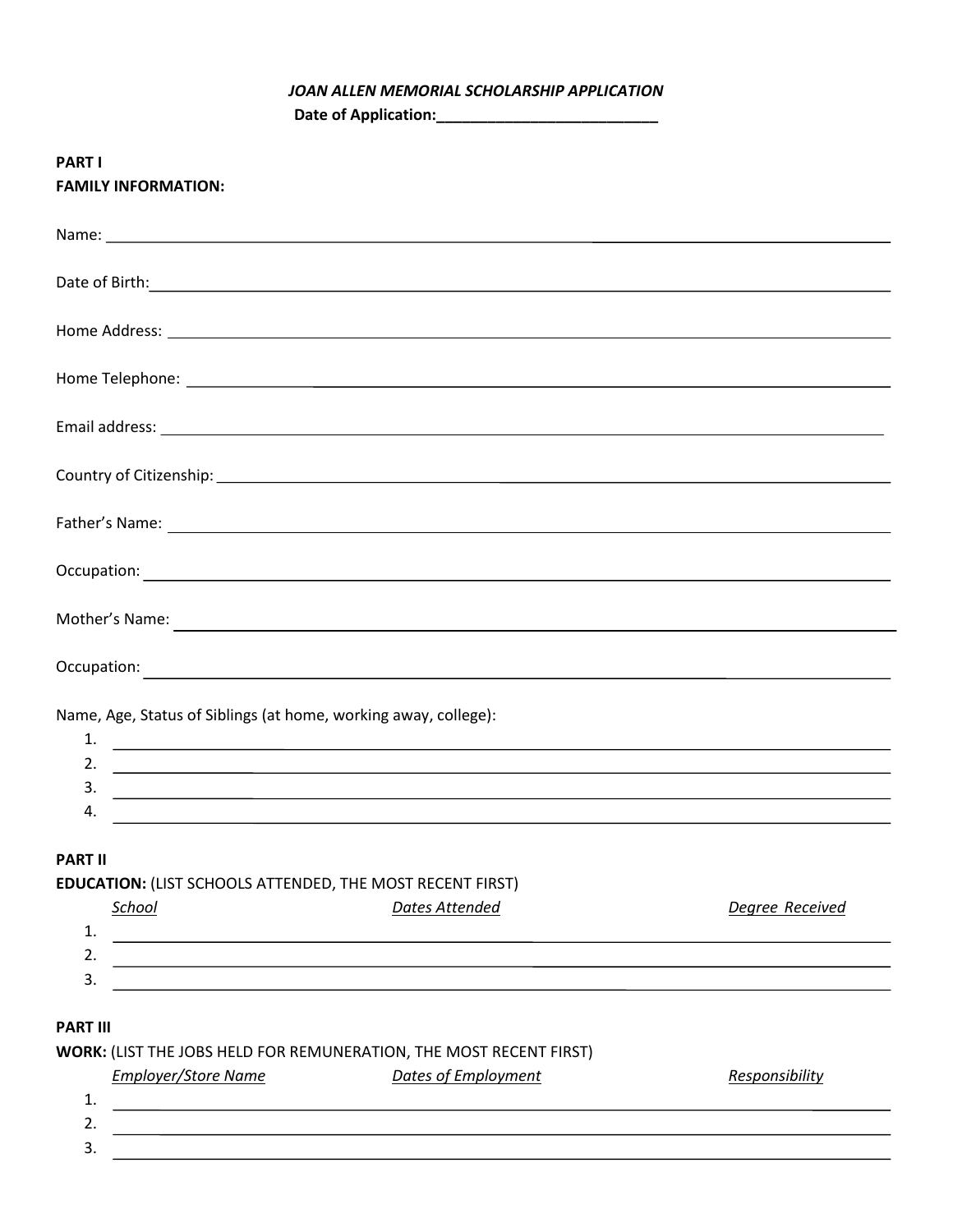#### **PART IV**

## **ACTIVITIES:** (LIST ACTIVITIES, THE MOST RECENT FIRST)

| 1. SCHOOL: |                                                             |
|------------|-------------------------------------------------------------|
| a.         |                                                             |
| b.         |                                                             |
| C.         | <u> 1989 - John Stoff, amerikansk politiker (d. 1989)</u>   |
| 2. CIVIC:  |                                                             |
| a.         |                                                             |
| b.         |                                                             |
| c.         | <u> 1989 - Johann Stoff, amerikansk politiker (d. 1989)</u> |
| 3. CHURCH: |                                                             |
| а.         |                                                             |
| b.         |                                                             |
| c.         |                                                             |
|            |                                                             |

## **PART V**

**HONORS AND AWARDS:** (LIST ANY COMMENDATIONS RECEIVED IN ANY OF THE LISTED AREAS ABOVE.)

## **PART VI**

**SCHOOLS TO WHICH YOU ARE APPLYING OR HAVE APPLIED TO:** (INDICATE IF APPLICATION HAS BEEN COMPLETED)

|    | Name of Institution                                                                        | Application Completed (yes or no) |
|----|--------------------------------------------------------------------------------------------|-----------------------------------|
| 1. |                                                                                            |                                   |
| 2. |                                                                                            |                                   |
| 3. |                                                                                            |                                   |
| 4. |                                                                                            |                                   |
| 5. |                                                                                            |                                   |
| 6. |                                                                                            |                                   |
|    | As of the completion of this application, list the institutions you have been accepted to: |                                   |
|    |                                                                                            |                                   |
|    | $\mathcal{D}$                                                                              |                                   |
|    | 3.                                                                                         |                                   |

#### **PART VII**

**SCHOOL YOU PLAN TO ATTEND:** (IF APPLICATION AND ACCEPTANCES HAVE BEEN COMPLETED)

## **PART VIII**

**STUDIES:** IDENTIFY YOUR COURSE OF STUDY AND YOUR VOCATIONAL GOALS, IF YOU HAVE DECIDED UPON THEM.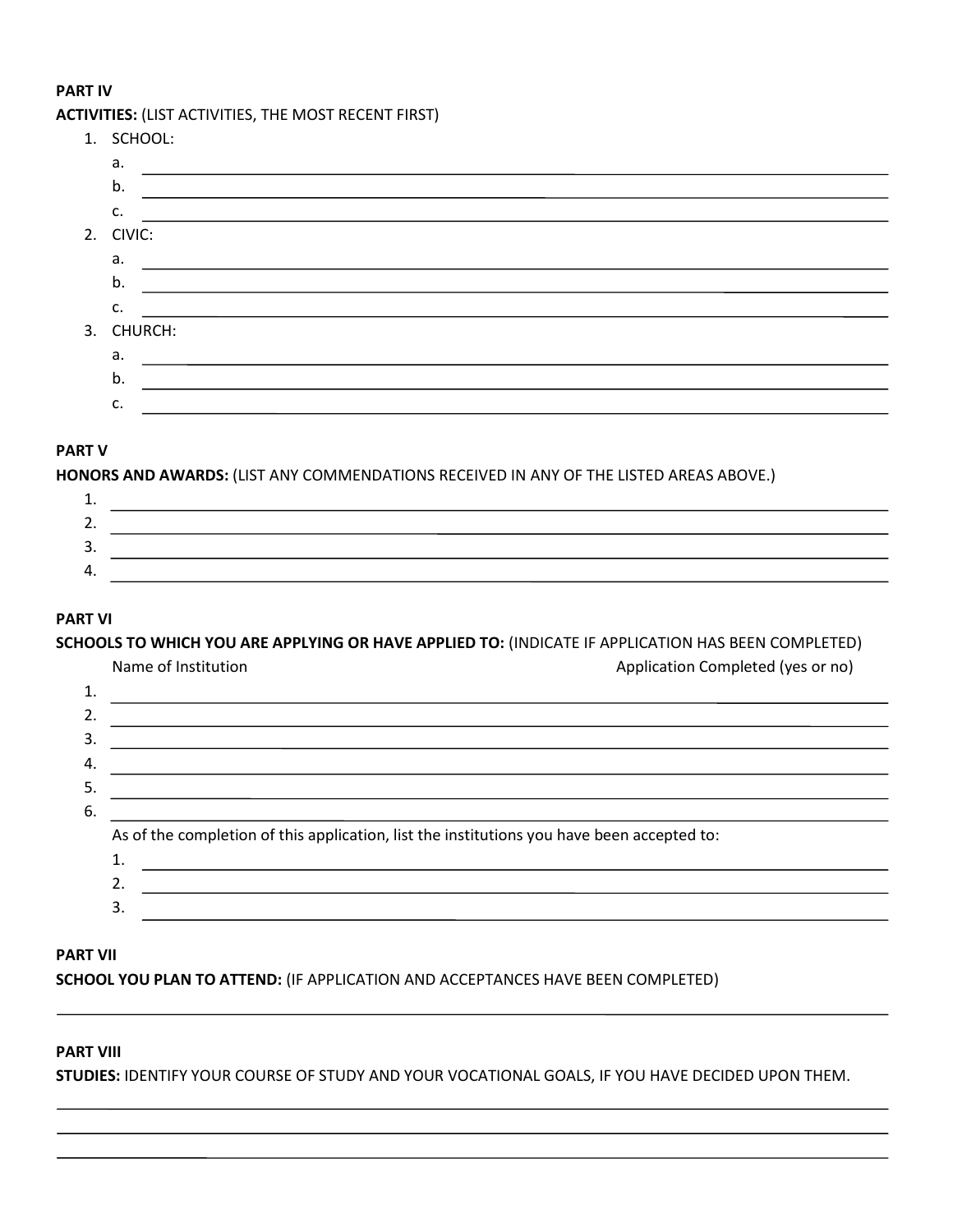## **PART IX**

#### **EXPENSES:**

- 1. Estimated tuition per year:
- 2. Estimated Room and Board expenses:

## **PART X**

**Scholarships:** LIST THE SCHOLARSHIPS AND GRANTS YOU HAVE APPLIED FOR, INDICATE WHICH HAS BEEN AWARDED.

Name of Scholarship/Grant Awarded (yes or no) 1. 2. 3.

4.

### **PART XI**

**REFERENCES:** LIST TWO REFERENCES WHO MAY BE CONTACTED.

|  | HIGH SCHOOL FACULTY <i>WHO KNOWS YOU WELL.</i> |  |  |  |  |  |
|--|------------------------------------------------|--|--|--|--|--|
|--|------------------------------------------------|--|--|--|--|--|

Name:

# Address:

Telephone:

2. COMMUNITY ADULT – NON-CHURCH MEMBER *WHO KNOWS YOU WELL.*

Name:

Address:

Telephone:

### **PART XII**

### **PERSONAL STATEMENT, ESSAY AND TRANSCRIPT**

1. Please state any unusual family or personal circumstances you feel warrant consideration by the selection committee. Examples: illness of family members, unusual expenses, etc.)



- a. How has a significant experience at St. Anthony Church Parish had an effect on your life? How will this experience help you as you encounter your first year at college?
- b. What aspects of your Orthodox Christian development do you think will be of most value to you during college? How will these aspects help you as you encounter the social and spiritual challenges of college life?

Submit electronically and make sure your name heads each page.